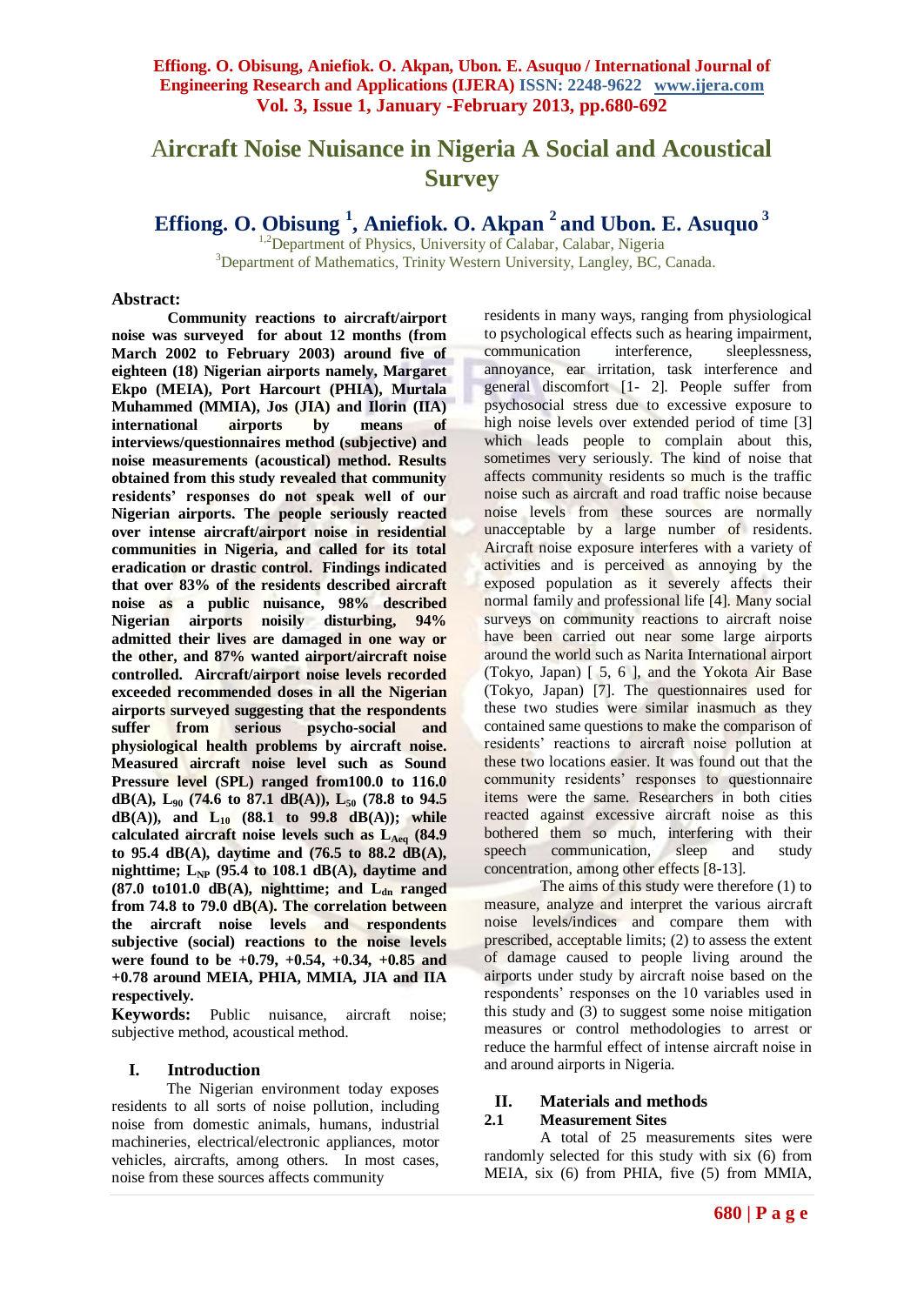four (4) from JIA and four (4) from IIA (see Table 1- Description of measurement sites and codes). Study areas were as shown in Fig.  $1 - Map$  of Nigeria showing locations of airports selected for the study.

| <b>Airport</b>            | <b>Measurement Sites</b>                             | <b>Codes</b>           |
|---------------------------|------------------------------------------------------|------------------------|
|                           | FAAN Nur/Sec. Schools                                | C1                     |
|                           | <b>FAAN Staff Quarters</b>                           | C <sub>2</sub>         |
|                           | Federal Govt. Girls College                          | C <sub>3</sub>         |
|                           | MCC Road Area                                        | C <sub>4</sub>         |
| <b>MEIA</b> Calabar       | IBB Way/Marian Rd.                                   | $\overline{\text{C5}}$ |
|                           | <b>Airport Premises</b>                              | C <sub>6</sub>         |
|                           | <b>FAAN Staff Quarters I</b>                         | PH <sub>1</sub>        |
|                           | <b>FAAN Staff Quarters II</b>                        | PH <sub>2</sub>        |
|                           | <b>FAAN Staff Quarters III</b>                       | PH <sub>3</sub>        |
|                           | Mile 2                                               | PH <sub>4</sub>        |
| <b>PHIA Port Harcourt</b> | Facades houses around airport                        | PH <sub>5</sub>        |
|                           | <b>Airport Premises</b>                              | PH <sub>6</sub>        |
|                           | Ikeja area                                           | L1                     |
|                           | Agege area                                           | L2                     |
|                           | <b>Nigeria Police College Premises</b>               | L <sub>3</sub>         |
| <b>MMIA Lagos</b>         | <b>Facades of Nigeria Airways</b><br><b>Building</b> | IA                     |
|                           | <b>Airport Premises</b>                              | L <sub>5</sub>         |
|                           | <b>Airport Premises</b>                              | J1                     |
|                           | Facades of houses around airport                     | J2                     |
| <b>JIA Jos</b>            | Nigeria Police Force (NPF) Office                    | J3                     |
|                           | Govt. Sec. School Premises                           | J <sub>4</sub>         |
|                           | <b>Airport Premises</b>                              | I <sub>1</sub>         |
|                           | Facades of houses around airport                     | I2                     |
| <b>IIA</b> Ilorin         | <b>FAAN Staff Quarter</b>                            | I <sub>3</sub>         |
|                           | Primary Sch. Mgt. Board                              | I <sub>4</sub>         |

#### **Table 1: Description of Measurement sites and codes**



Airports under study.

**Figure 1. Map of Nigeria showing locations of the airports selected for the study**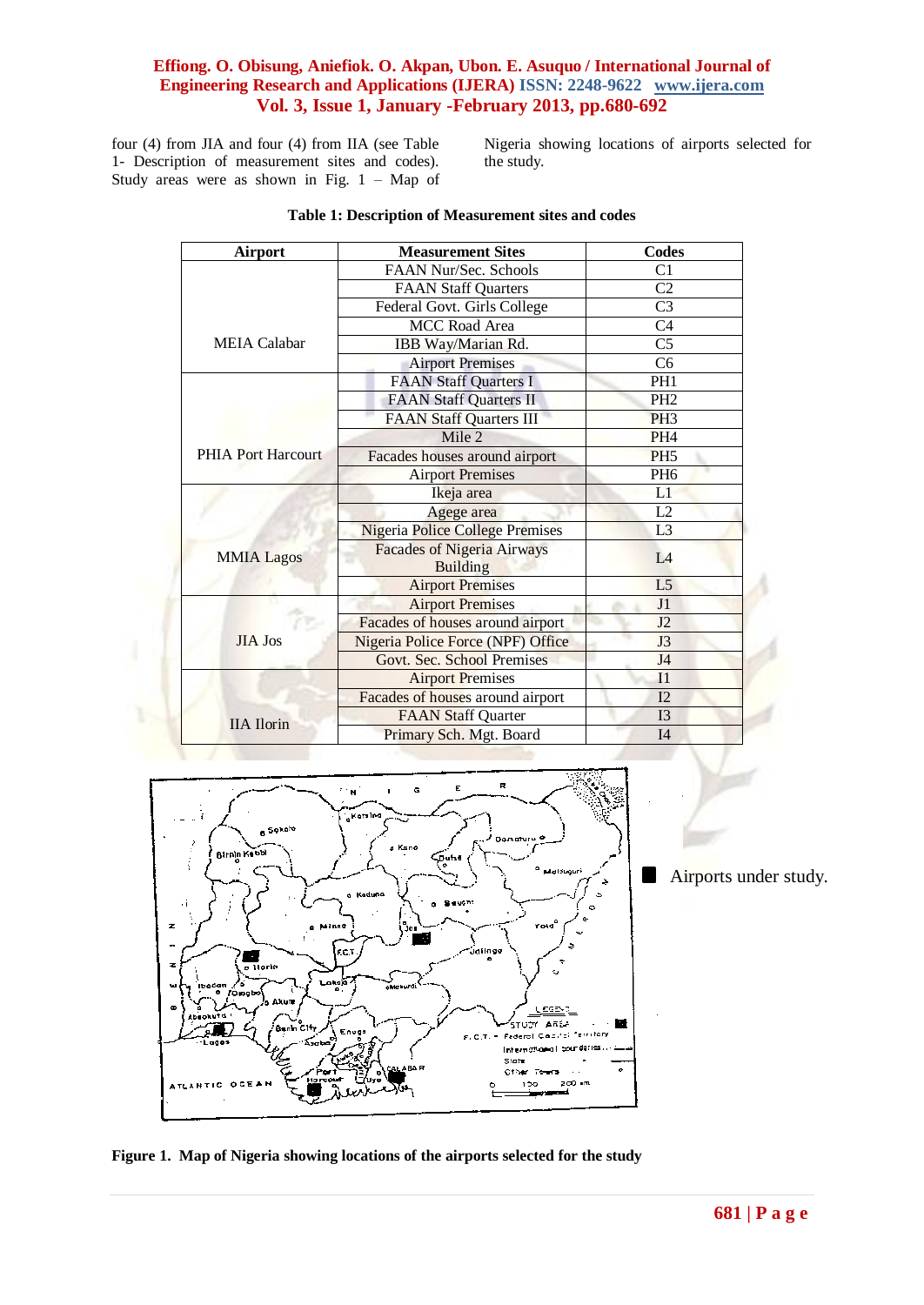#### **2.2 Materials for data collection**

Bruel and Kjaer (B & K) type 2203 with a filter B & K type 1613. Other materials used in this study include stop clock used for taking sampling time, and measuring tape used in taking horizontal distances from aircraft landing and take-off points to measurement point, respectively. Materials for collecting subjective response noise ratings from respondents (social reaction data) were a well structured questionnaires/interview schedules, aircraft noise survey questionnaire (ANSQ). The questionnaire contained open-ended and close-ended questions to elicit needed aircraft noise effect information from the respondents.

#### **2.3 Methods of data collection**

#### **2.3.1 Social survey/measurements:**

Several measurement sites were selected for each of the airports under study for investigation. Households near each airport surveyed were randomly selected. Copies of the questionnaire were randomly distributed to people in these households who were aged fifteen years and above and who could read and write. For those who were not literate, oral interview using the questionnaire items were also conducted. Respondents were those who lived or did business in their present location for a period of not less than three (3) years. This was to eliminate or reduce response bias on the part of the respondents. A total of one thousand four hundred and forty eight (1,448) copies of the questionnaire were returned out of 1770 copies distributed with 389, 203, 294, 312 and 250 valid copies from Margaret Ekpo, Port Harcourt, Murtala Muhammed, Jos and Ilorin international airports, respectively, resulting in a return rate of about 82%. Three hundred and twenty two (322) copies of questionnaire were not used because of a number of reasons, namely, 158 copies were not returned, 67 copies were poorly completed, not containing the needed information; 59 copies were mutilated, and dirty while 38 copies were returned blank (no information whatsoever was on them). Table 2 shows the distribution patterns of questionnaire by socioeconomic and demographic variables of sex, age, income level and educational status.

Table 2: Summary of statistics of population of people resident/doing business around the vicinity of the airports under study, sample of the study and sample distribution pattern by socio-demographic variables

| $\overline{\mathbf{N}}$ |                 | <b>Population</b><br>around airports |     | No of<br>respondents |     |              | <b>Respondents (sample) distribution pattern</b> |     |       |     |       |           |                     |    |                           |                            |        |     |     |     |                |
|-------------------------|-----------------|--------------------------------------|-----|----------------------|-----|--------------|--------------------------------------------------|-----|-------|-----|-------|-----------|---------------------|----|---------------------------|----------------------------|--------|-----|-----|-----|----------------|
|                         | <b>Airports</b> | (sample) n<br>under study            |     |                      |     |              | <b>Age (Years)</b>                               |     |       |     |       |           | <b>Income level</b> |    |                           | Education<br><b>Status</b> |        |     |     |     |                |
|                         |                 | M                                    | F   | Total                | M   | $\mathbf{F}$ | Total                                            |     | 15-29 |     | 30-39 | $40 - 49$ |                     |    | $50+$                     |                            |        |     |     |     |                |
|                         |                 |                                      |     |                      |     |              |                                                  | M   | F     | M   | F     | M         | F                   | М  | $\boldsymbol{\mathrm{F}}$ | High                       | Middle | Low | P   | S   |                |
|                         | <b>MEIA</b>     | 334                                  | 193 | 527                  | 263 | 126          | 389                                              | 70  | 38    | 97  | 41    | 72        | 30                  | 24 | 17                        | 95                         | 118    | 176 | 31  | 178 | 18             |
|                         | <b>PHIA</b>     | 201                                  | 171 | 372                  | 109 | 94           | 203                                              | 26  | 13    | 43  | 37    | 22        | 29                  | 18 | 15                        | 62                         | 60     | 81  | 37  | 70  | 9              |
|                         | <b>MMIA</b>     | 229                                  | 224 | 453                  | 112 | 182          | 294                                              | 23  | 49    | 44  | 58    | 32        | 50                  | 13 | 25                        | 107                        | 84     | 103 | 29  | 158 | 10             |
|                         | <b>JIA</b>      | 303                                  | 206 | 509                  | 198 | 114          | 312                                              | 42  | 25    | 69  | 46    | 57        | 28                  | 30 | 15                        | 81                         | 102    | 129 | 63  | 154 | $Q_1$          |
|                         | <b>IIA</b>      | 217                                  | 193 | 410                  | 113 | 137          | 250                                              | 34  | 39    | 35  | 42    | 30        | 42                  | 14 | 14                        | 55                         | 86     | 109 | 52  | 113 | 8 <sub>i</sub> |
|                         | TOTAL           | 1284                                 | 987 | 2271                 | 795 | 653          | 1448                                             | 195 | 164   | 288 | 224   | 213       | 79                  | 99 | 86                        | 400                        | 450    | 598 | 212 | 666 | 57             |

where M = Male respondent, F = Female respondent, P = Primary school, S = Secondary school, T = Tertiary school.

### **2.3.2 Physical (acoustical)**

**survey/measurements:**

Acoustical measurements were made over a period of five (5) days (Monday to Friday) at each chosen airport at morning, afternoon and night times from 7 am to about 12 midnight) for about 12 months. A well calibrated precision sound level meter, [Bruel and Kjaer (B & K) type 2203] calibrated with a filter (B & K type 1613) was used in line with ISO 1996-1 [14], ISO 1996-2 [15], ISO 3981[16], IEC 651[17] and IEC 804[18]. The sound meter was held at arm's length, some distance away from the body of holder, about 1.5 meters high from the ground to correspond to the ear position of an average person. Five (5) persons were used to hold sound level meter in position, since a tripod stand was not available at the time of field measurements, until the whole measurement time of sixteen (16) hours per day were covered. The five (5) persons were to hold the sound level meter in position, one after the other, only during recording (sampling) time. This is to reduce the labour of one person holding it althrough. The microphone of the meter was made to point directly to the source of noise to avoid any sound reflecting and absorbing structures/materials on the sound transmitting path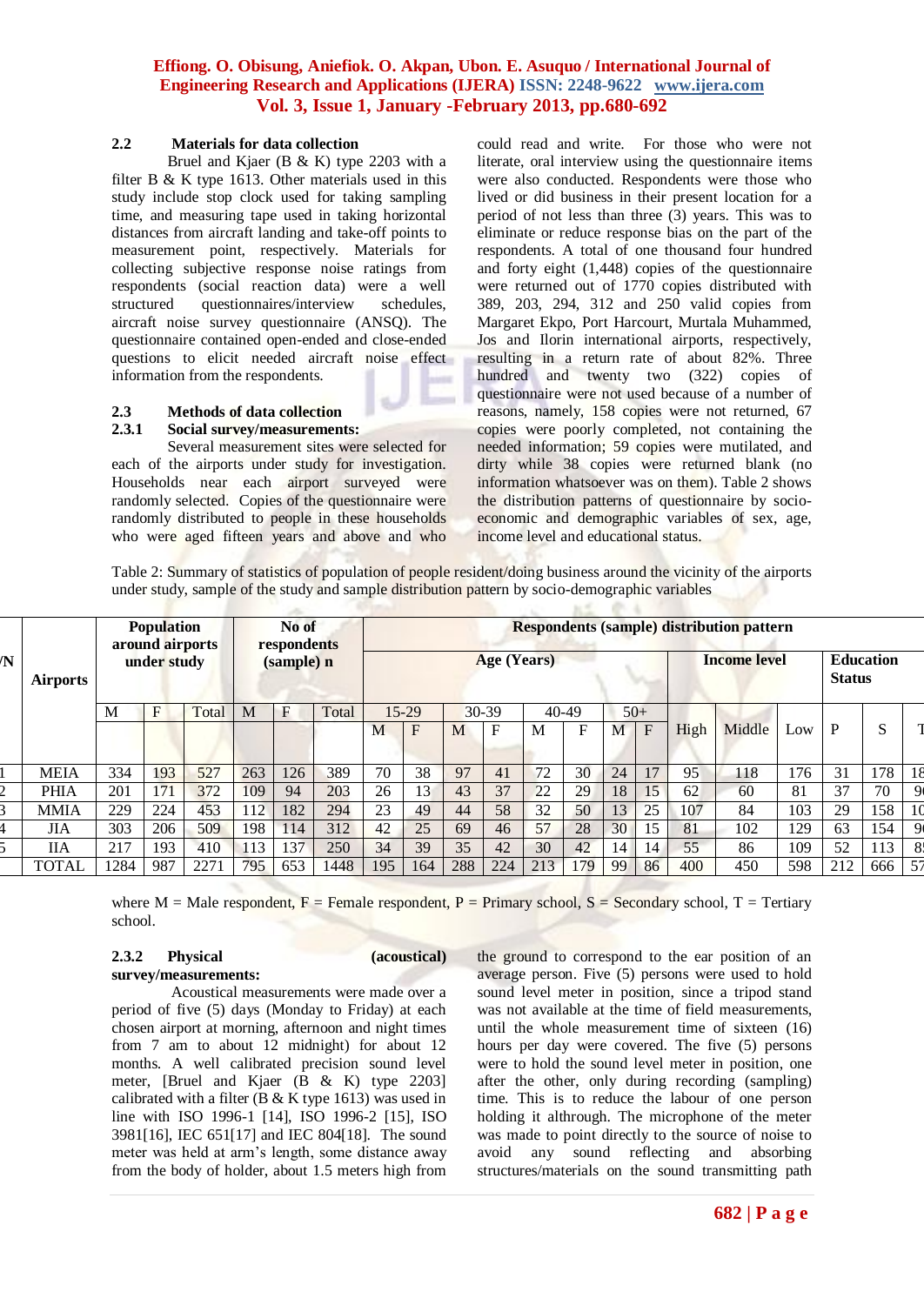according to ISO Standard [14]. One (1) noise readings was taken every twenty (20) minute interval for a period of about sixteen (16) hours of a day at each measurement location (site), and was written down in a notebook provided for this purpose. About forty eight (48) readings were obtained at each location within the measurement time of 16 hours. In all, one thousand two hundred (1200) noise readings were obtained from the 25 measurement sites used in this study.

The meter was set at A-weighting frequency network and at "fast" response range. The fastresponse corresponds to the time constant of 0.125s and is intended to approximate the time constant of the human hearing system.

Measurement sites were close to the airports to make correlation of social survey responses with the acoustical survey responses possible. Horizontal distance between the noise measurement site and the airports ranges between about 150 metres and 200 metres.The Pearson Moment Correlation coefficient r, between social survey responses and acoustical survey responses on annoyance for the airports under study was computed following standard statistical measures and using standard correlation coefficient formula. Noise levels measured in this study included (i) Background noise levels (BNLs) at each measurement site. Background noise level is the noise level obtained when no noise source is under operation. The knowledge of BNLs helps in estimating the actual aircraft noise level at each measurement site. It was measured at each measurement site by use of sound level meter early enough before the operation of aircrafts or any other noise source(s). (ii) Percentile noise levels  $L_{10}$ ,  $L_{50}$ , L<sup>90</sup> were obtained from cumulative distribution curves plotted from noise data generated in this study. (iii) Noise levels during aircraft landings and take-offs. Take-off noise levels were obtained directly from the sound level meter having its microphone pointed at point of take-off (microphone pointing towards the tail of the aircraft) about 400 to

700m horizontal distance from aircraft take-off measurement point. Landing noise levels were taken when aircraft was approaching noise recording personnel at landing measurement point (microphone pointing towards the head of aircraft as it was about to land on the ground) about 800 to 1000m horizontal distance from landing measurement point [2]. However, the expert advice of the airport personnel on aircraft noise measurement positions was very useful also. The people interviewed at the airport premises were those doing business/working at these airports on daily basis, while those interviewed at the school premises were the teachers/workers and students in these schools. The schools were found to be located along the flight paths of the aircraft, and we believed both students and workers would be disturbed by excessive noise from the aircrafts especially during daytime, while security guards on duty at nighttime were also disturbed at school premises at nighttime period. Fig. 2 shows respondents reactions on whether aircraft noise is a public nuisance or not. In Fig. 3 statistics of duration (in years) that the respondents live or do business around the airports surveyed were given, while Fig. 4 shows respondents' opinion as to whether the airport/aircraft noise pollution should be controlled or not. Fig. 5 shows statistics of respondents' opinion as to who should regulate or control airport/aircraft noises, while Fig.6 presents respondents' assessments as to what source of noise constitutes the greatest noise in Nigerian airports. Figs 7 and 8 indicate respondents' reactions on the general nature of Nigerian airports and on the time of the day aircraft noise disturbs most in the cities respectively. The respondents' reactions on the type of aircraft that produces most annoying noise in the community is shown in Fig. 9, while Fig. 10 indicates respondents' reactions on which aircraft operations causes most annoyance among the community people. Finally, Fig. 11 shows the respondents' assessments on the extent aircraft noise damaged their lives.

#### **2.4. Data analysis/reductions.**

For acoustic noise data (noise levels) analysis and reduction of results the following noise descriptors/indices were used:

Energy mean of A-weighted sound level  $(L<sub>Aea</sub>)$ :

$$
L_{Aeq} = 10\log_{10}\left[\sum_{n=1}^{N} f_i \times 10^{(L/10)}\right]
$$
 (1)

Where  $Li =$  Sound pressure level  $(dB(A))$ 

*f*i = fraction of observation time that Li is present.

 $L_{\text{Aeq}} \geq 45$  dB(A) is not acceptable, caused community complaints, annoyance, sleep disturbance and other physiological and psychological problems in human beings [ 20 ]. The World Health Organization Guidelines for Community Noise of 1999 stipulates that indoor  $L_{Aeq} > 35$  dB(A) and outdoor  $L_{Aeq} > 35$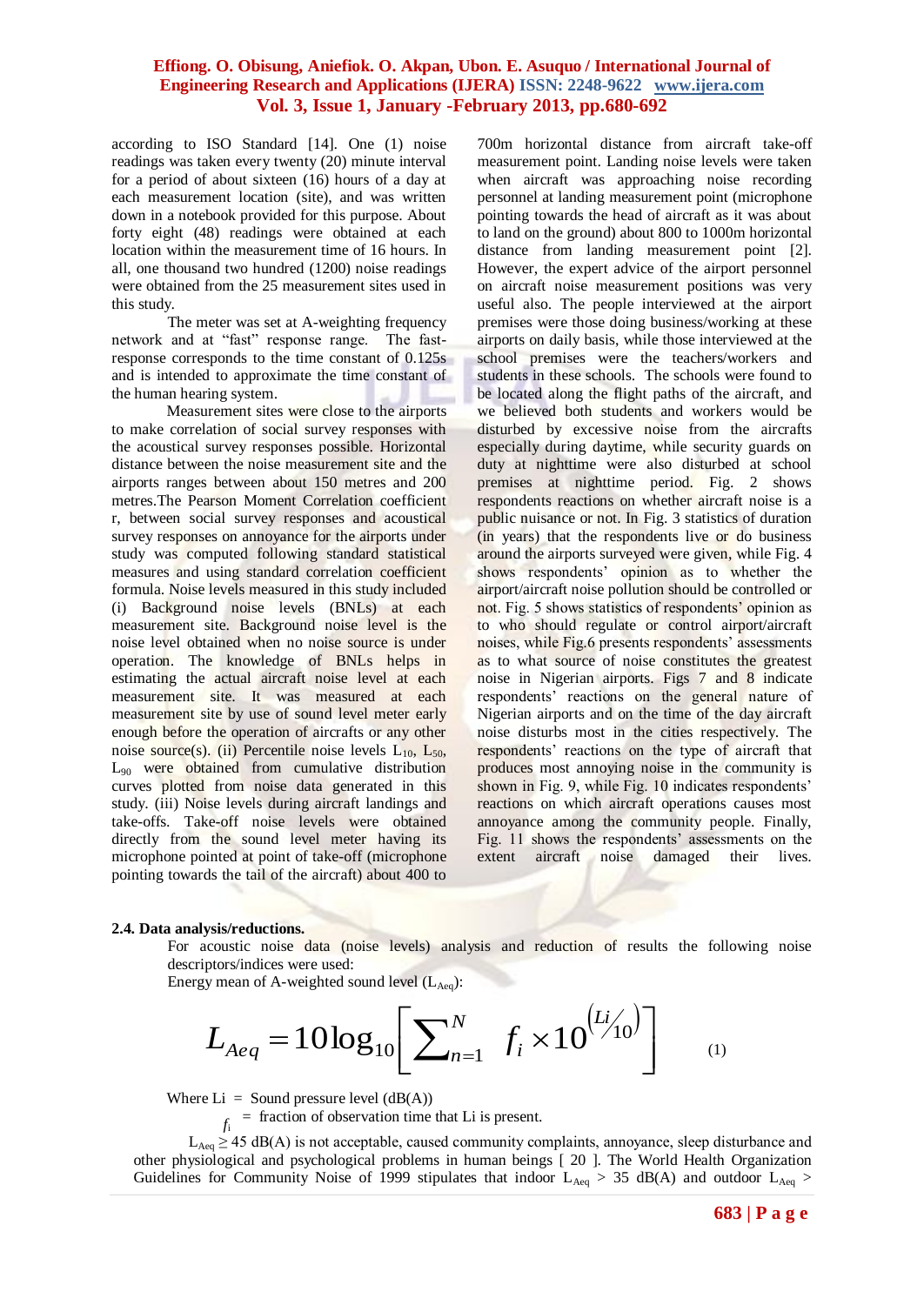55dB(A) causes speech intelligibility, serious annoyance and sleep disturbances among other psychological, physiological and sociological health problems [21].

#### **Noise pollution level**  $(L_{NP})$ **:**

$$
L_{NP} = L_{Aeq} + (L_{10} - L_{90}) \, dB(A)
$$
 (2)

Where  $L_{10}$  = sound level exceeded 10% of observation time (dB(A)).  $L_{90}$  = sound level exceeded 90% of observation time (dB(A)).  $L_{NP} \ge 74$  dB(A) is not acceptable by community residents [1].

Day-night A-weighted sound level  $(L_{dn})$ :

$$
L_{dn} = 10 \log_{10} \left[ \frac{1}{24} \sum_{i=1}^{N} f_i \times 10^{(Li/10)} \right]
$$
 (3)

a point press.

 $dB(A)$  is unacceptable to community residents  $[1]$ .

For social noise data (questionnaire data) analysis to establish the correlation between noise exposure level and respondents noise reaction ratings the Pearson product moment correlation statistic r was used as expressed in Eqn. 4 according to Croxton, Cowden and Klien [22].

$$
r = \frac{(N \sum XY) - (\sum X)(\sum Y)}{\sqrt{[N(\sum X^2) - (\sum X)^2][N(\sum Y^2) - (\sum Y)^2}}}
$$
(4)

where  $r =$  correlation coefficient.

 $X = noise$  levels  $(dB(A))$  obtained by measurement by use of

sound level meter.

 $Y =$  respondents' subjective (noise reactions) obtained by social survey by use of questionnaire/interview schedules.

#### **III. Results**

Results obtained from this study were as summarized in Tables 3-6 and Figs 2-11.

Table 3 summarized aircraft noise levels (both measured and calculated) obtained at each of the airports surveyed. The measured aircraft noise levels include background noise levels  $(BNLs)$  in  $(dB(A)),$ percentile noise levels  $L_{10}$ ,  $L_{50}$ ,  $L_{90}$  in dB(A) obtained from cumulative frequency curves of noise data plotted, and sound pressure levels (SPL) in dB(A) obtained by direct reading from the sound level meter scale used in this study. The calculated noise levels include  $L_{Aea}$  (day and night),  $L_{NP}$  (day and night) and  $L_{dn}$ , all in  $dB(A)$ . They were obtained applying Eqns (1), (2) and (3) respectively. Table 4 shows the summary of the types of aircrafts recorded during the study, with the corresponding take-off and landing noise levels. The types of aircraft operating at the time of the study were mainly jet transport aircrafts and helicopters. Table 5 provides statistics on the

aircraft movement (aircraft traffic) at the airports under study obtained within 12 months of the study. Table 6 shows the correlation between social and acoustical data for the Margaret Ekpo (MEIA), Port Harcourt (PHIA), Murtala Muhammed (MMIA), Jos (JIA) and Ilorin (IIA) international airports. From the Table above the variable X is the measured Aweighting sound pressure level (SPL) in dB(A) and Y is the mean social response noise ratings at each measurement site. X variables were obtained by measuring SPLs at each measurement site directly using precision sound level meter stated above, while Y variables were obtained following Molino's statistical model [19] by adding the various noise response ratings (n) at each measurement site together, multiplying individual noise rating by its degree of response x,  $(5, 4, 3, 2, 1)$  representing Extreme Severe noise (ES), Very Severe noise (VS), Severe noise (S), Moderate noise (M) and Little noise (L) respectively; then adding up product (nx) together to get total  $(\Sigma nx)$ , at each measurement site, and

45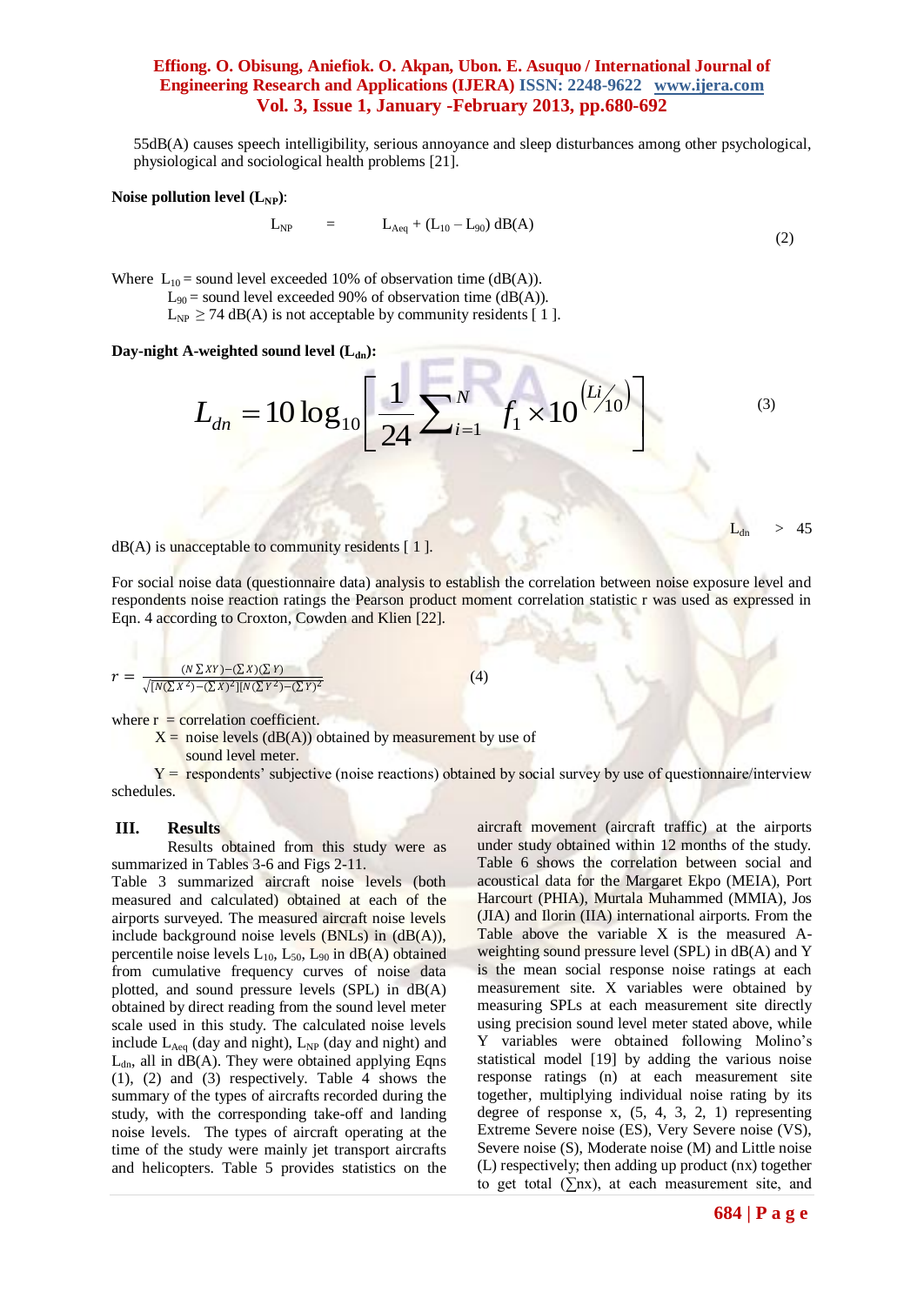dividing ∑nx by n (number of data points at each site) to obtain mean social response noise rating Y at each measurement site as shown in Table 6 (column 5). Applying Eqn 4, correlation coefficients r, were obtained as shown on column 9 of Table 6. Fig. 2 shows respondents' reactions on whether aircraft noise is a public nuisance or not. In Fig.3 Statistics of duration (in years) that the respondents live or do business around the airports surveyed were given, while Fig. 4 shows respondents' opinion as to whether the airport/aircraft noise pollution should be controlled or not. Fig. 5 shows statistics of respondents' opinion as to who should regulate or control airport/aircraft noises, while Fig. 6 presents

respondents' assessments as to what source of noise constitutes the greatest noise in Nigerian airports. Figs. 7 and 8 indicate respondents' reactions on the general nature of Nigerian airports and on the time of the day aircraft noise disturbs most in the cities respectively. The respondents' reactions on the type of aircraft that produces most annoying noise in the community is shown in Fig. 9, while Fig. 10 indicates respondents' reactions on which aircraft operations causes most annoyance among the community people. Finally, Fig. 11 shows the respondents' assessments on the extent aircraft noise damaged their lives.

**Table 3. Summary of aircraft noise levels at measurement sites around the surveyed airports**

| Surveyed    |            |          | Measured Noise Level $(dB(A))$ |          |             | Calculated Noise Levels/Indices |       |                 |       |          |  |  |
|-------------|------------|----------|--------------------------------|----------|-------------|---------------------------------|-------|-----------------|-------|----------|--|--|
| airport     |            |          |                                |          |             | $L_{Aeq}$ (dB(A)                |       | $L_{NP}$ (dB(A) |       | $L_{dn}$ |  |  |
|             | <b>BNL</b> | $L_{90}$ | $L_{50}$                       | $L_{10}$ | <b>SPL</b>  | Day                             | Night |                 | Night | dB(A)    |  |  |
|             |            |          |                                |          | $\pm dB(A)$ |                                 |       |                 |       |          |  |  |
| <b>MEIA</b> | 58.5       | 83.5     | 91.0                           | 98.0     | 102.0       | 91.6                            | 79.8  | 106.1           | 94.3  | 77.5     |  |  |
| <b>PHIA</b> | 60.8       | 86.6     | 92.5                           | 97.0     | 116.0       | 93.3                            | 80.8  | 103.7           | 91.0  | 78.0     |  |  |
| <b>MMIA</b> | 63.6       | 87.1     | 94.5                           | 99.8     | 109.0       | 95.4                            | 88.2  | 108.1           | 101.0 | 79.0     |  |  |
| ЛA          | 51.4       | 76.4     | 85.2                           | 91.6     | 100.0       | 87.7                            | 79.3  | 102.9           | 94.5  | 75.4     |  |  |
| ПA          | 50.9       | 74.6     | 78.8                           | 88.1     | 105.0       | 84.9                            | 76.5  | 95.4            | 87.0  | 74.8     |  |  |

**Table 4. Summary of the types of aircraft recorded during the study with corresponding take-off and landing noise levels, at the airports under study.**

| S/N | <b>Aircraft type/Model</b> | Landing noise levels $dB(A)$ | <b>Take-off noise levels</b><br>(dB(A)) |
|-----|----------------------------|------------------------------|-----------------------------------------|
|     | <b>ADC B737</b>            | 86                           | 106                                     |
| 2   | <b>NA B727</b>             | 84                           | 101                                     |
| 3   | Albarka 727                | 85                           | 109                                     |
| 4   | Bellyiew 737               | 92                           | 110                                     |
|     | <b>SN-BHL</b>              | 80                           | 92                                      |
| 6   | Air France (A340)          | 90                           | 114                                     |
| 7   | Air Garbon B767-300        | 98                           | 113                                     |
| 8   | $DC-9$                     | 92                           | 110                                     |
| 9   | Chanchangi 727             | 84                           | 110                                     |
| 10  | Sosolisso Airline 737      | 96                           | 112                                     |

**Table 5: Summary of aircraft traffic at the airports under study during study period.**

|                 |                |                  | <b>Total</b> | % Total   |
|-----------------|----------------|------------------|--------------|-----------|
| <b>Airports</b> | <b>Arrival</b> | <b>Departure</b> | movements    | movements |
| <b>MEIA</b>     | 23,091         | 19,454           | 42,545       | 2.5       |
| <b>PHIA</b>     | 101,768        | 99,319           | 201,087      | 11.6      |
| <b>MMIA</b>     | 690,437        | 770,923          | 1,461,360    | 84.3      |
| <b>JIA</b>      | 11,313         | 10,825           | 22,138       | 1.3       |
| <b>IIA</b>      | 1.845          | 2.394            | 4.239        | 0.3       |
| <b>TOTAL</b>    | 828,454        | 904915           | 1,733,369    | 100       |
| $\frac{6}{9}$   | 47.79          | 52.21            | 100.00       | 100.0     |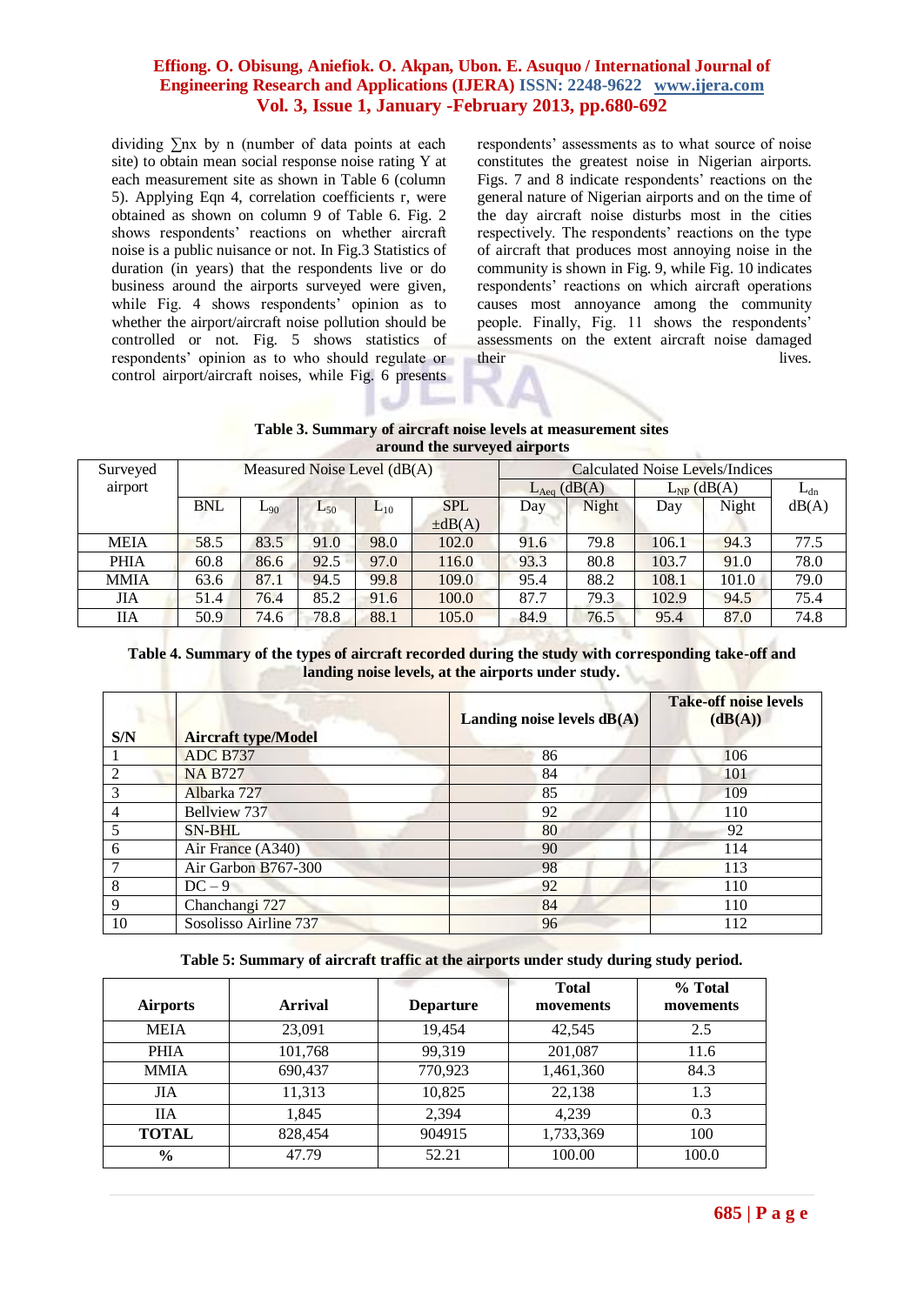|                 |                                   | <b>Codes</b>    |                  |                   | XY     | $\overline{\mathbf{X}}^2$ | ${\bf Y}^2$ |         |
|-----------------|-----------------------------------|-----------------|------------------|-------------------|--------|---------------------------|-------------|---------|
| <b>Airport</b>  | <b>Measurement sites</b>          |                 | SPL dB(A)        | <b>Mean noise</b> |        |                           |             | r       |
|                 |                                   |                 | $\mathbf X$      | ratings. Y        |        |                           |             |         |
|                 | FAAN Nur./Sec Schools             | C1              | 101.0            | 4.1               | 414.1  | 10201.0                   | 16.81       |         |
| <b>MEIA</b>     | <b>FAAN Staff Quarters</b>        | C <sub>2</sub>  | 102.0            | 4.0               | 408.0  | 10404.0                   | 16.00       |         |
| Calabar         | Federal Govt. Girls College       | C <sub>3</sub>  | 102.0            | 4.1               | 418.2  | 10404.0                   | 16.81       |         |
|                 | MCC Road Area                     | C <sub>4</sub>  | 97.0             | 4.0               | 388.0  | 9409.0                    | 16.00       | $+0.79$ |
|                 | IBB Way/ Marian Road              | C <sub>5</sub>  | 96.0             | 3.8               | 364.8  | 9216.0                    | 14.44       |         |
|                 | <b>Airport Premises</b>           | C6              | 101.0            | 4.1               | 414.1  | 10201.0                   | 16.81       |         |
|                 | <b>TOTAL</b>                      |                 | $\overline{599}$ | 24.1              | 2407.2 | 59835.0                   | 96.87       |         |
|                 | <b>FAAN Staff Quarters I</b>      | PH1             | 109.0            | 4.0               | 436.0  | 11881.0                   | 16.00       |         |
|                 | <b>FAAN Staff Quarters II</b>     | PH <sub>2</sub> | 106.0            | 3.5               | 371.0  | 11236.0                   | 12.25       |         |
| <b>PHIA</b>     | <b>FAAN Staff Quarters III</b>    | PH <sub>3</sub> | 106.0            | 3.4               | 360.4  | 11236.0                   | 11.56       |         |
| Port            | Mile 2                            | PH <sub>4</sub> | 109.0            | 3.7               | 403.3  | 11881.0                   | 13.69       |         |
| <b>Harcourt</b> | Facades of houses around          |                 |                  |                   |        |                           |             | $+0.54$ |
|                 | airport                           | PH <sub>5</sub> | 108.0            | 3.5               | 378.0  | 11664.0                   | 12.25       |         |
|                 | <b>Airport Premises</b>           | PH <sub>6</sub> | 113.0            | 3.7               | 418.1  | 12769.0                   | 13.69       |         |
|                 | <b>TOTAL</b>                      |                 | 651.0            | 21.8              | 2366.8 | 70667.0                   | 79.44       |         |
|                 | Ikeja area                        | L1              | 108.0            | 3.6               | 388.8  | 11664.0                   | 12.96       |         |
|                 | Agege area                        | L2              | 113.0            | 3.7               | 418.1  | 12769.0                   | 13.69       |         |
| <b>MMIA</b>     | Police<br>Nigeria<br>College      |                 |                  |                   |        |                           |             |         |
| Lagos           | premises                          | L3              | 101.0            | 3.7               | 373.7  | 10201.0                   | 13.69       |         |
|                 | <b>Facades of Nigeria Airways</b> |                 |                  |                   |        |                           |             | $+0.34$ |
|                 | <b>Building</b>                   | L4              | 111.0            | 3.7               | 410.7  | 12321.0                   | 13.69       |         |
|                 | <b>Airport Premises</b>           | L <sub>5</sub>  | 112.0            | 4.1               | 459.2  | 12544.0                   | 16.81       |         |
|                 | <b>TOTAL</b>                      |                 | 545.0            | 18.8              | 2050.0 | 59499                     | 70.84       |         |
|                 | <b>Airport Premises</b>           | J1              | 100.0            | 4.2               | 420.0  | 10,000                    | 17.64       |         |
| <b>JIA</b>      | Facades of houses around          |                 |                  |                   |        |                           |             |         |
| <b>Jos</b>      | the airport                       | J2              | 98.0             | 4.1               | 401.8  | 9604                      | 16.81       |         |
|                 | <b>NPF</b> Office                 | J3              | 104.0            | 4.3               | 447.2  | 10,816                    | 18.49       | $+0.85$ |
|                 | Govt. Sec. School Premises        | J <sub>4</sub>  | 110.0            | 4.3               | 473.0  | 12,100                    | 18.49       |         |
|                 | <b>TOTAL</b>                      |                 | 412.0            | 16.9              | 1742.0 | 42,520                    | 71.43       |         |
|                 | <b>Airport Premises</b>           | $\overline{11}$ | 112.0            | 4.4               | 492.8  | 12544                     | 19.36       |         |
|                 | Facades of houses around          |                 |                  |                   |        |                           |             |         |
| <b>IIA</b>      | the airport                       | I2              | 105.0            | 4.5               | 472.5  | 11025                     | 20.25       |         |
| <b>Ilorin</b>   | <b>FAAN Staff Quarters</b>        | I3              | 109.0            | 4.4               | 479.6  | 11881                     | 19.36       | $+0.78$ |
|                 | Primary Sch. Mgt. Board           | I <sub>4</sub>  | 101.0            | 4.6               | 501.4  | 10201                     | 21.16       |         |
|                 | <b>TOTAL</b>                      |                 | 427.0            | 17.9              | 1911.9 |                           | 80.13       |         |
|                 |                                   |                 |                  |                   |        | 45,651                    |             |         |

## **Table 6: Correlation between social responses and acoustical responses for MEIA , PHIA, MMIA, JIA and IIA**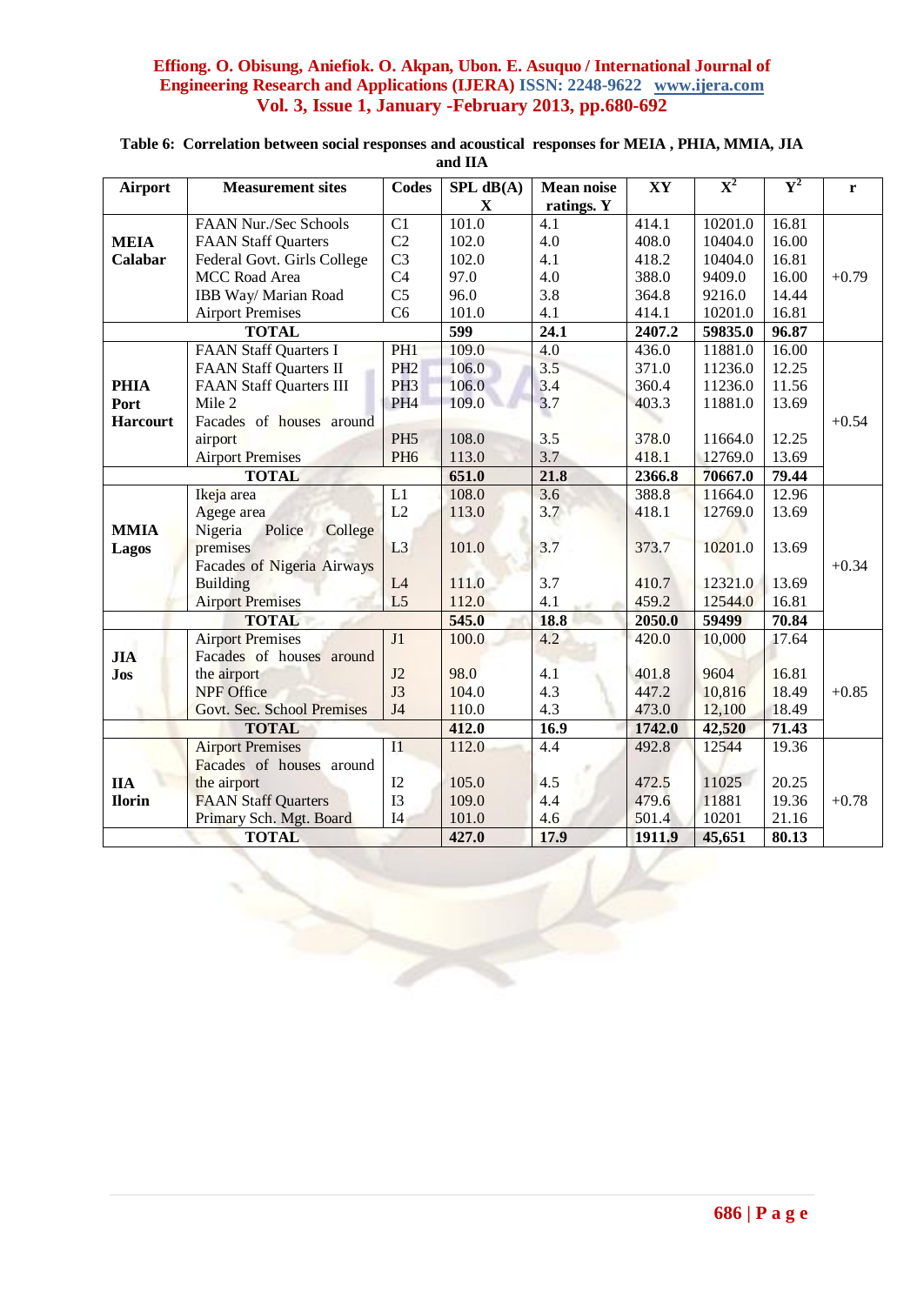

**Figure 2. Respondents' reactions on whether aircraft noise is a public nuisance or not.**



**Figure 3. Statistics of duration that respondents' live or do business around airport surveyed.**



**Figure 4. Statistics of responses on airport/aircraft noise pollution control.**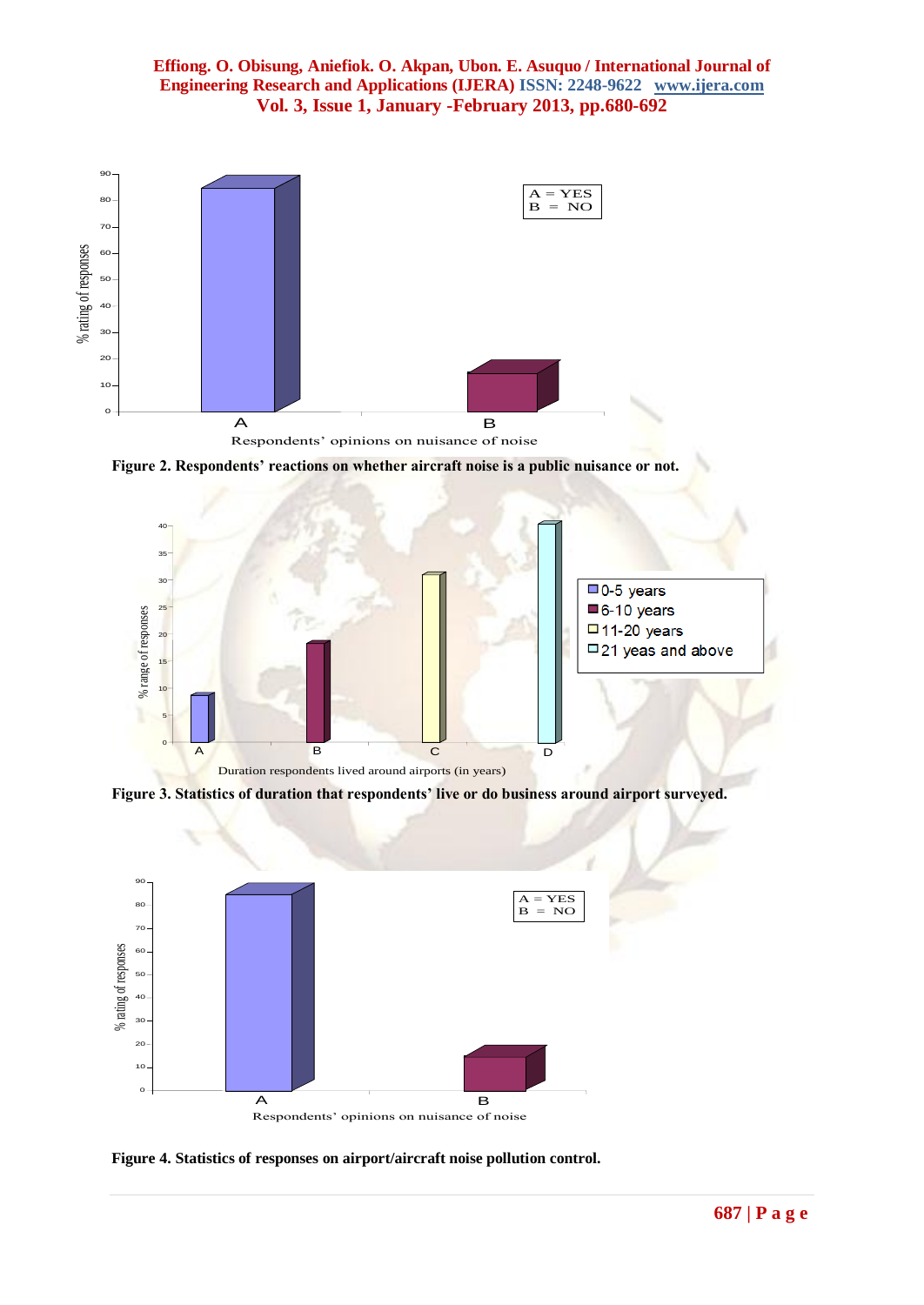

**Figure 5. Statistics of respondents' opinion as to who should regulate or control airport/aircraft noises.**



**Figure 6. Respondents' assessments as to what source of noise constitutes the greatest noise in Nigerian airports.**

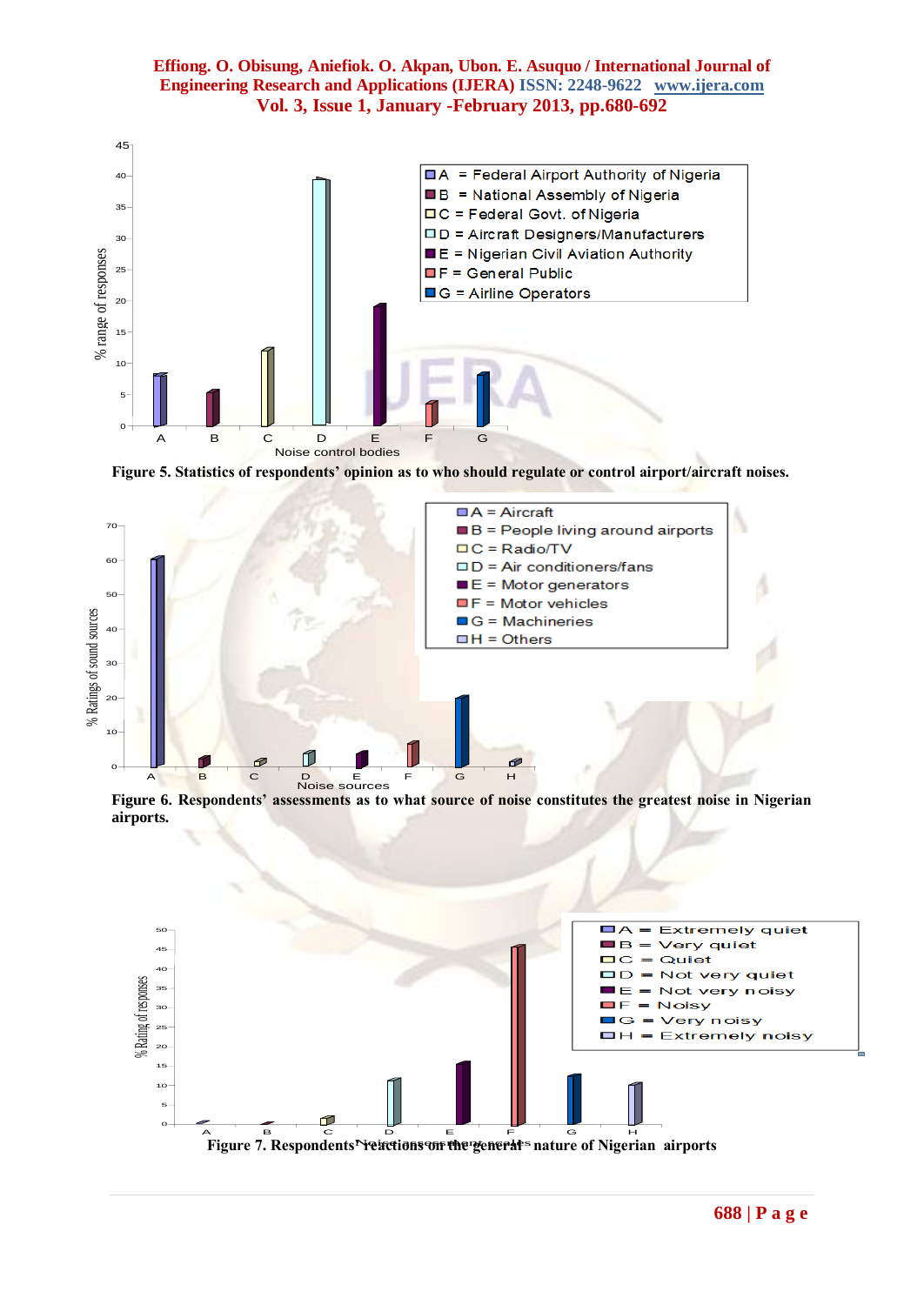

**Figure 8. Respondents' reactions on the time of the day aircraft noise disturbs most**



**Figure 9. Respondents' reactions on the aircraft that produces most annoying noise**



**Figure 10. Respondents' reactions on which aircraft operation causes most annoyance**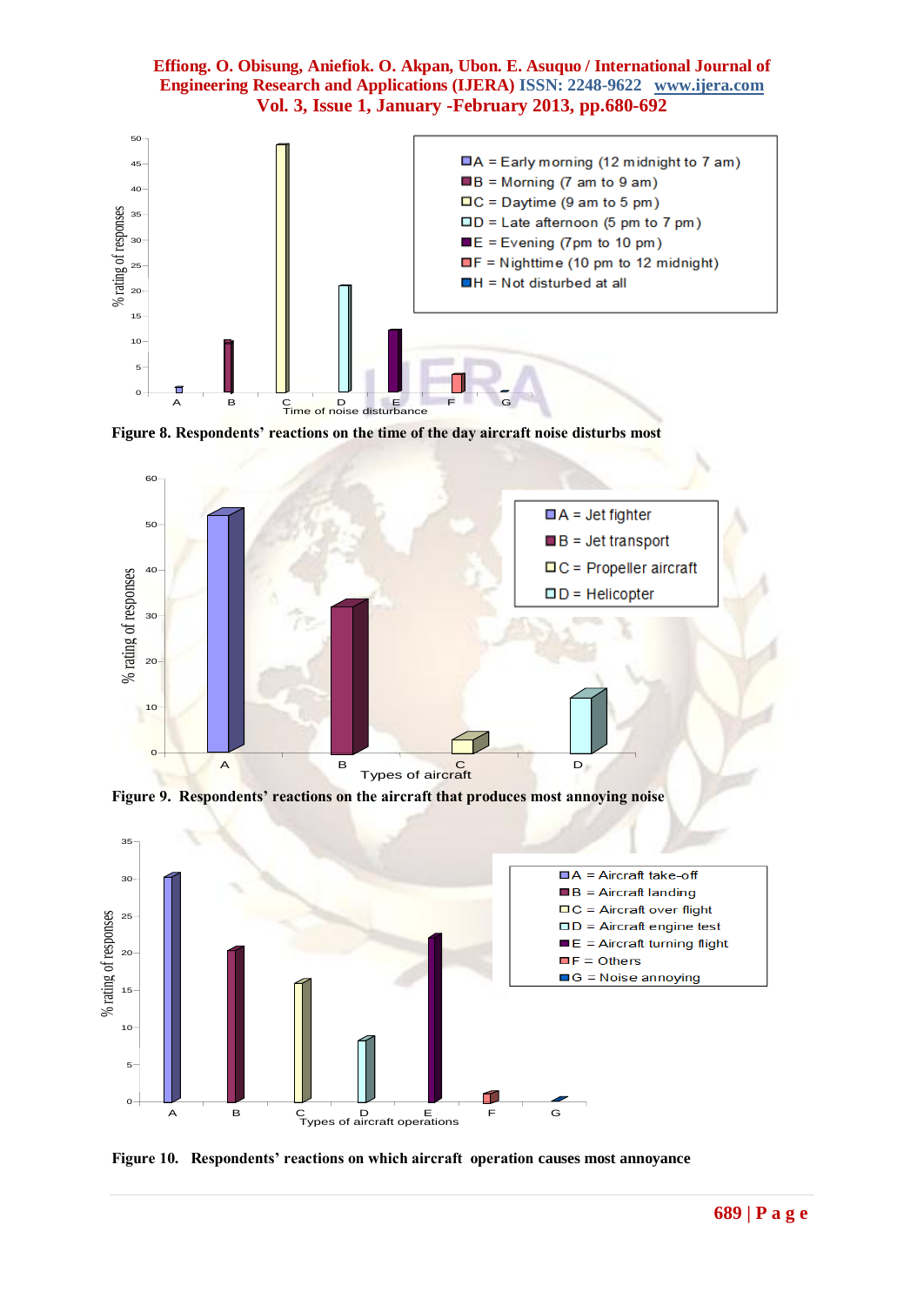

**Figure 11. Respondents' assessments on the extent aircraft noise damaged their lives.**

### **IV. Discussion**

Results of this study were shown as in Figs. 2-11, and in Tables 3-6. Fig. 2 indicates percentage response on whether aircraft noise is a public nuisance or not. This Figure shows that over 83% of the people used for the survey described aircraft noise as a public nuisance. Fig. 3 indicates statistics of duration that respondents lived, worked or did business in and around airports. Here, over 40% of respondents lived, worked or did business around the airports for 21 years and above, and 31% had been around the airports for between 11 years and over 20 years. This means that well over 71% of respondents stayed near the airports for between 11 years and over 21 years. This has serious health implications. On whether aircraft/airport noise pollution should be controlled or not Fig. 4 shows that over 87% of the respondents wanted airport/aircraft noise controlled. On which establishment or authority should control airport/aircraft noise Fig. 5 indicates that aircraft designers/manufacturers should bear the direct responsibility to control this by taking care of this noise problem at the design stage of the aircraft as over 42% of respondents favoured this opinion. Nigerian Civil Aviation Authority (NCAA) with 19% and Federal Government of Nigeria (FGN) with 12% were also called upon to drastically control excessive airport/aircraft noise.

Fig. 6 shows respondents' assessments as to what constitutes the greatest noise in Nigerian airports. It was found out that aircraft, among all the sources of noise surveyed, constitutes the greatest noise in Nigerian airports, as it carries the highest

percentage response of over 60%. Fig. 7 shows the percentage response on the general nature of Nigerian airports. Here, over 46% of the respondents described the Nigerian airports as noisy, 14% as very noisy, 10% as extremely noisy, 15% as not very noisy and 11% as not very quiet, generally showing that 98% of the respondents described the Nigerian airports uncomfortably disturbing. Fig. 8 shows that aircraft noise disturbs most in the daytime (between 9 am and 5 pm) with over 49% of respondents affirming. On which aircraft produces most annoying noise in and around the Nigerian airports, Fig. 9 reveals that over 54% of respondents declared jet fighter aircraft as producing the most annoying noise, followed by jet transport aircraft with over 32% response. Fig. 10 shows percentage of responses on which aircraft operation causes most annoyance. From this Figure, aircraft take-off operation causes most annoyance with over 30% of response followed by aircraft turning flight with over 22%, and aircraft landing operation with over 20%. On the respondents assessment of the extent aircraft noise damage their lives, 69% admitted that aircraft noise has caused much damage to their lives more than any other noise source as shown in Fig. 11. Generally, over 94% of the respondents' had their lives seriously damaged in one way or the other by aircraft/airport noise.

Table 3 shows a summary of noise levels/indices (both measured and calculated) obtained by acoustical measurements based on the acoustical data collected at the various measurement sites around the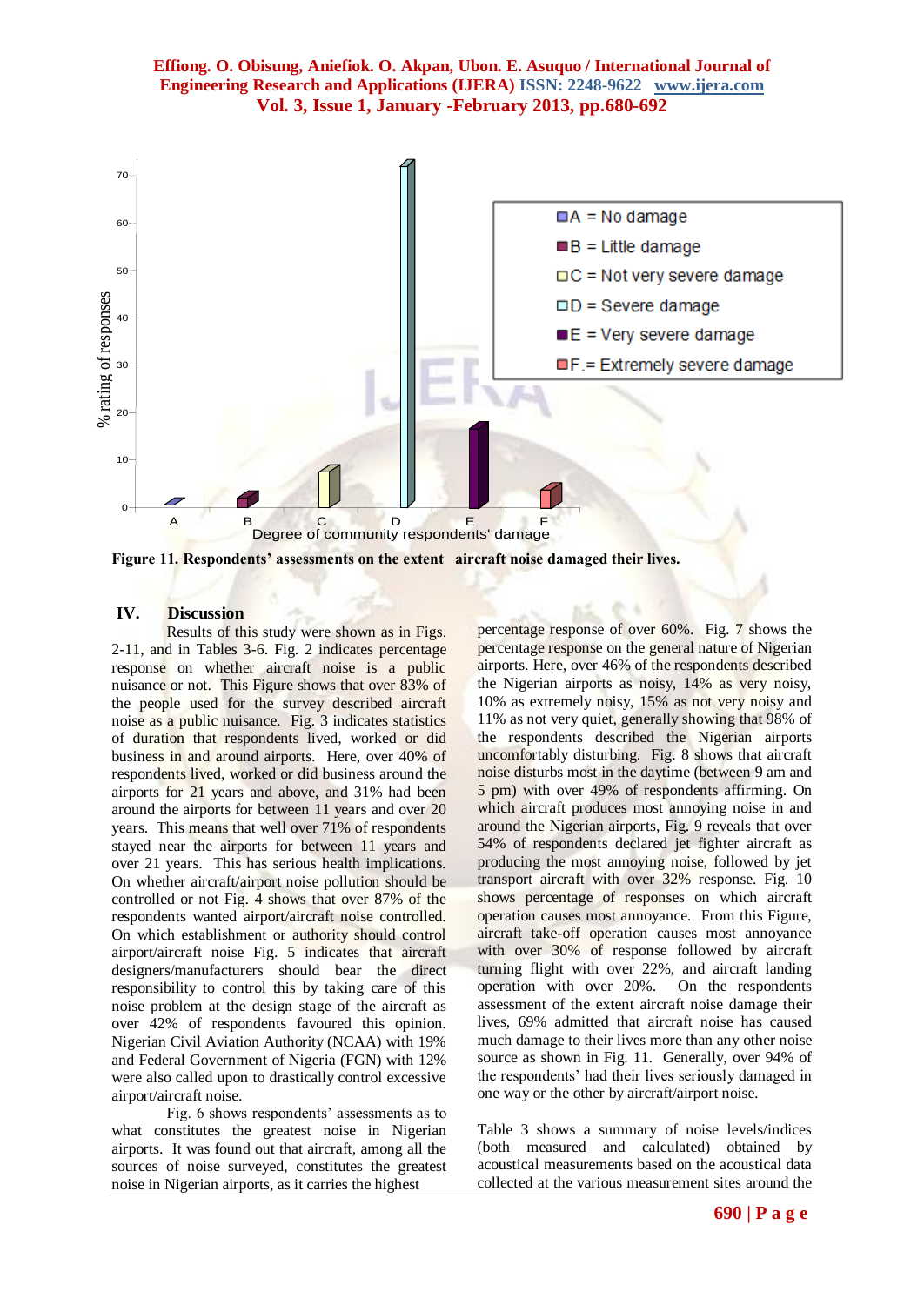airports surveyed. From the results obtained as shown on Table 3 noise levels absorbed by the respondents on daily basis far exceed the recommended acceptable limits, and therefore, respondents' exposed to these high noise levels are likely suffering from serious psychological and physiological problems such as annoyance, sleep disturbances, communication interferences, temporary or permanent hearing impairment, rest/relaxation disturbances, communication and daily activity interferences, temporary or permanent hearing impairment, rest/relaxation disturbances, body fatigue, among other health problems.

Table 4 shows the summary of the types of aircraft recorded during the study with their corresponding take-off and landing noise levels at the airports surveyed. It was observed that landing noise levels of aircraft were lower than take-off noise levels since aircraft needed more energy to take-off than to land on the ground. Landing noise levels range between 80 and 96 dB(A), while take-off noise levels range between 92 and 114dB(A). Respondents were exposed to these excessive noise levels daily for many years, and so were likely to suffer serious health hazards. Table 5 summarized aircraft traffic at the airport surveyed for a period of three (3) months. Murtala Muhammed international airport (MMIA) recorded the highest traffic volume with 1,461,360 movements (84.3%), seconded by Port Harcourt international airport (PHIA) with 201,087 movements (11.6%), and lowest traffic volume was at Ilorin international airport (IIA) with 4,239 movements (0.3%). This implied that people living around MMIA tended to suffer more health damage than those around other airports because there is a positive correlation between traffic volume and noise level.

Table 6 summarizes the correlations between the sound levels measured at each study area and corresponding noise reactions ratings from respondents. Applying the Pearson moment correlation statistic described in Eqn (4) the correlation coefficients of  $+0.79, +0.54, +0.34, +0.85$ and +0.78 were obtained at MEIA, PHIA, MMIA, JIA and IIA respectively, suggesting unhealthy noise impact on the respondents.

#### **V. Conclusions**

From the results obtained in this study, it is clear that people living, or doing business around Nigerian airports surveyed are definitely exposed to serious health hazard as a result of excessive aircraft noise which they are subjected to. Most of these people stayed around the airport for 10 years and above. The implication of this is that their health may be severely damaged over these years by intense and continuous exposure to aircraft noise pollution,

although it may not be immediately noticeable to them. The findings of the study totally agree with results of earlier studies of other researchers [23-29] that aircraft noise pollution has negative impact on lives and health of residents near airports as measured A-weighted sound pressure levels (SPLs) of between 100 and 116 dB(A), recorded at facades of respondents' houses and calculated  $L_{Aeq}$ ,  $L_{NP}$ ,  $L_{dn}$ are too high, exceeding recommended limits (see Table 3).

This study reveals clearly that noise is, irrespective of which source(s) it comes from, is truly a public nuisance in Nigeria. It pollutes the environment and exposes community residents to serious health hazard. In the light of these findings there is therefore, the need for the Federal Government of Nigeria to faithfully implement existing anti-noise laws and ordinances in Nigeria, the general public to strongly agitate for noise control by government, aircraft designers/operators, Nigerian Civil Aviation Authority (NCAA), and other relevant authorities to regulate and monitor air transport services and ensure compliance with specifications and standards, including aircraft airworthiness in Nigeria [30-32]. Some other mitigatory measures suggested here based on the results of this survey are, control of noise at design stage of aircraft, regular maintenance of aircraft, use of suitable noise absorbing materials for walls, doors, windows, ceiling and floors of residential buildings, among other noise control methodologies.

#### **VI. Acknowledgements**

The authors are grateful to Prof. A. I. Menkiti and Prof. M. U. Onuu for their positive contributions that led to the success of this work

#### **References and Notes**

- 1. E. B. Magrab. *Environmental noise control*, John Wiley and Sons, New York, (1975), pp.55-58.
- 2. P. E.Cunnif. Environmental noise control, John Wiley and Sons, New York (1977), 32-40.
- 3. Y. Osada. Comparison of community reactions to traffic noise, *Journal of Sound and Vibration*, 151, 479-486 (1991).
- 4. R. Rylander, D. R Dunt. Traffic noise exposure planning. A case application, *Journal of Sound and Vibration*, *151,* 535-541. (1991).
- 5. K. D, Kryter. *The effects of noise on man*, Academic Press, Orlando, FL, USA, (1985).
- 6. *Study on community reaction to aircraft noise. Report of the study of aircraft noise hazards around Narita airport*, Committee of Environmental Survey: Shibayama, Japan, (1990).
- 7. *Influence of noise around Yokota airbase on residents life*; Tokyo Metropolitan Research